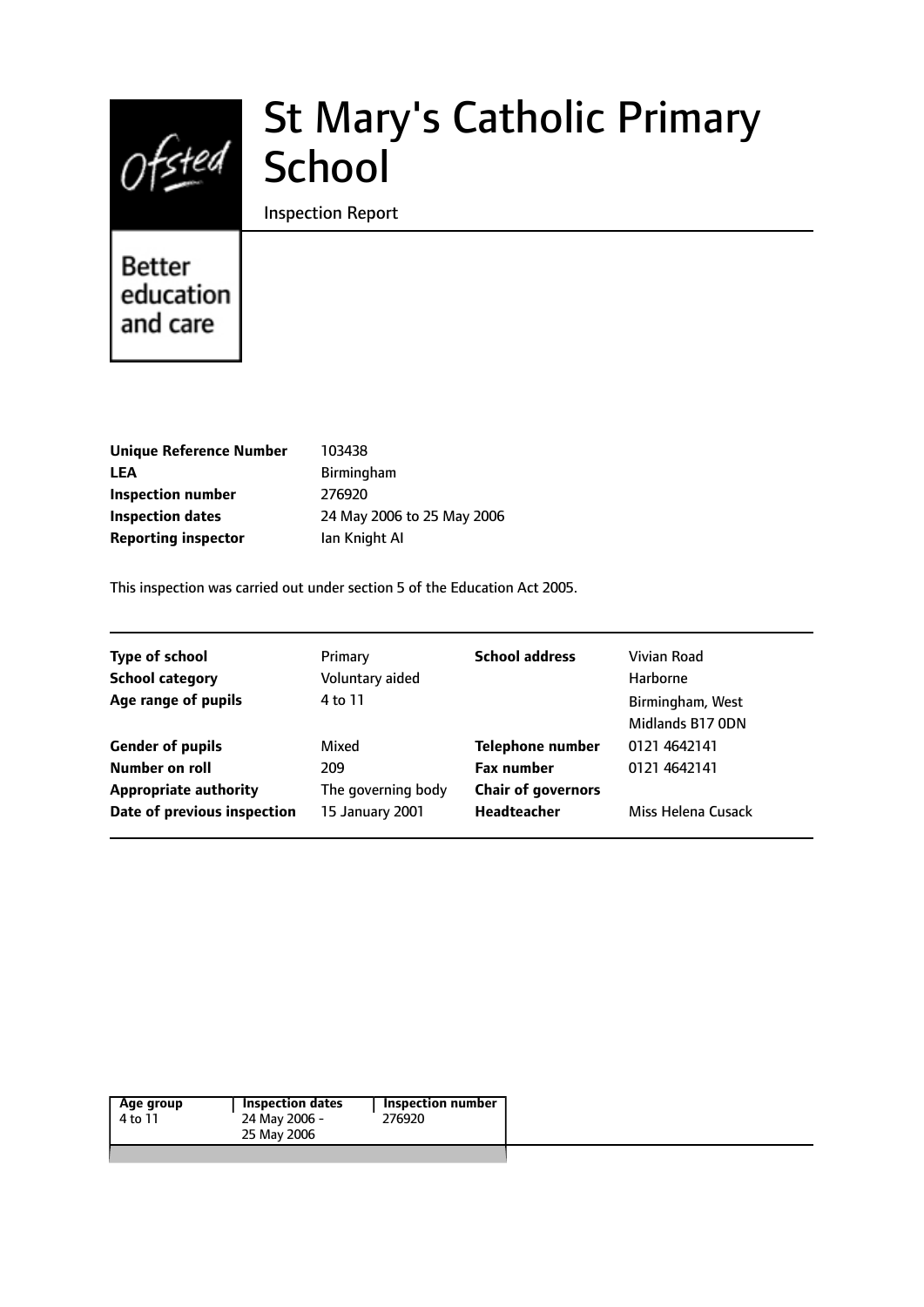© Crown copyright 2006

#### Website: www.ofsted.gov.uk

This document may be reproduced in whole or in part for non-commercial educational purposes, provided that the information quoted is reproduced without adaptation and the source and date of publication are stated.

Further copies of this report are obtainable from the school. Under the Education Act 2005, the school must provide a copy of this report free of charge to certain categories of people. A charge not exceeding the full cost of reproduction may be made for any other copies supplied.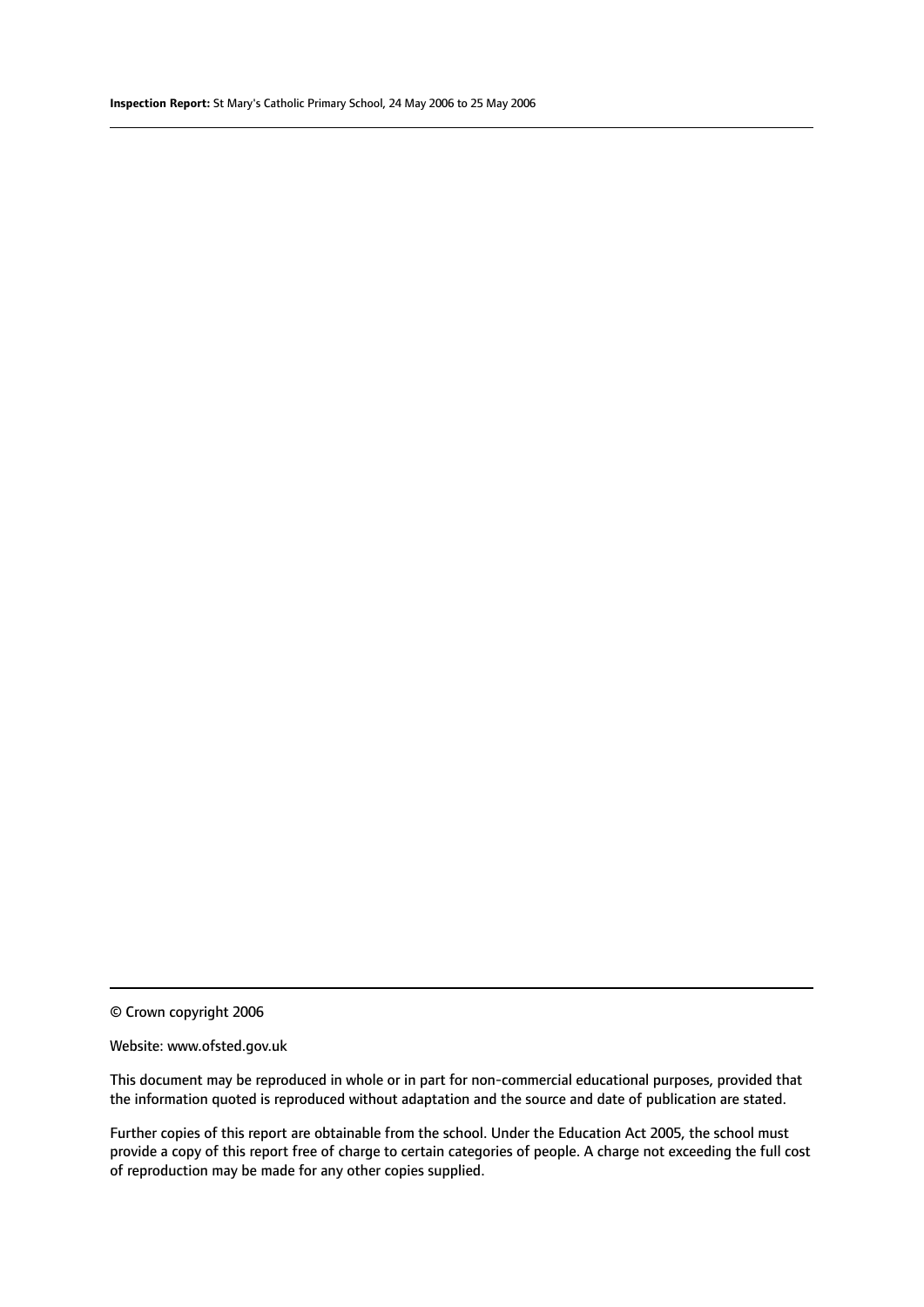# **Introduction**

The inspection was carried out by two Additional Inspectors.

# **Description of the school**

St Mary's is a small Voluntary Aided Catholic primary school, serving the parish of St Mary's in Harborne, an area with positive socio-economic indicators. All pupils are Roman Catholic. Children enter Reception with attainment that is above average. The number of pupils who speak English as an additional language is low, but growing. The proportion of pupils with learning difficulties and disabilities is low.

## **Key for inspection grades**

| Good         |
|--------------|
|              |
| Satisfactory |
| Inadequate   |
|              |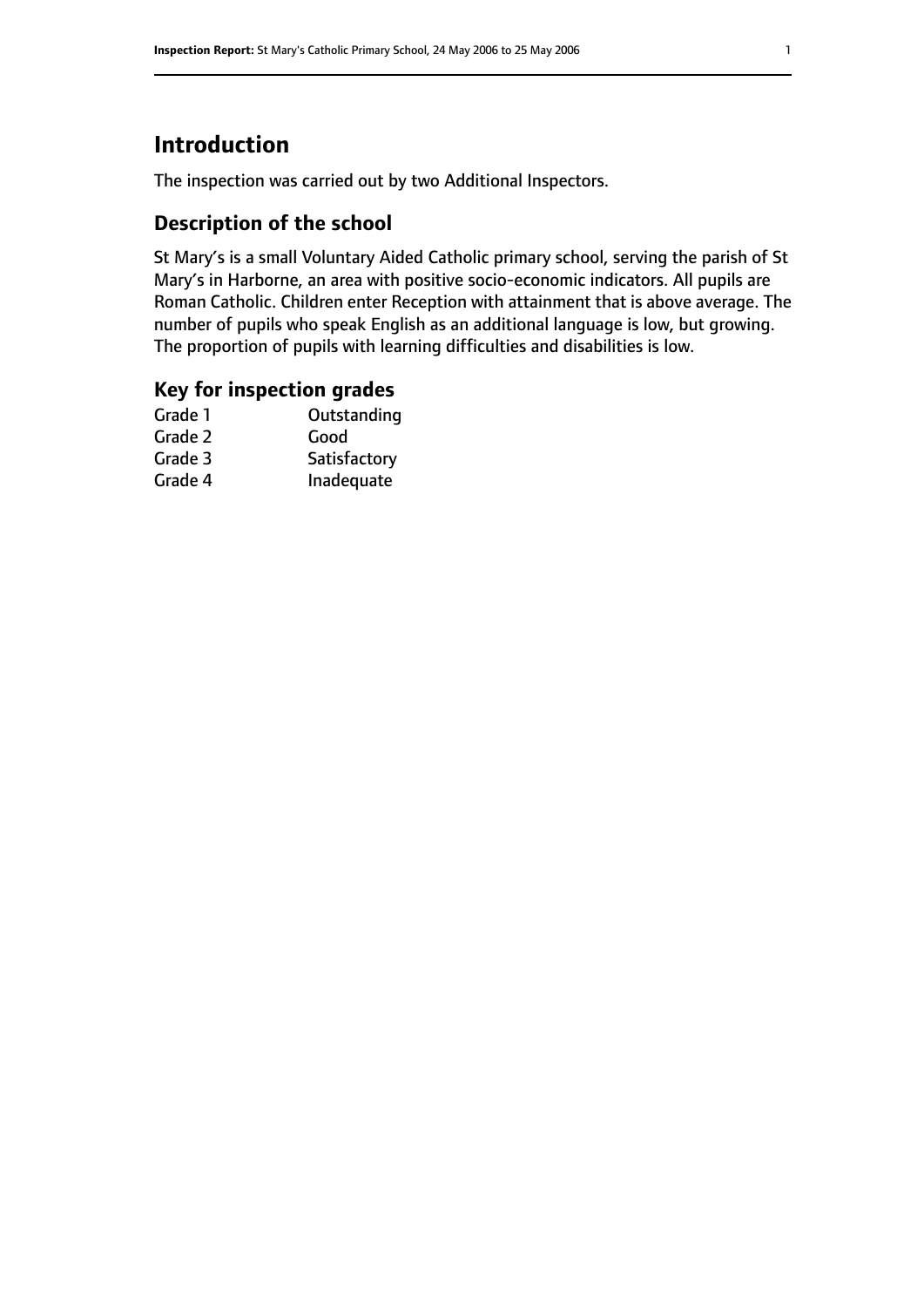# **Overall effectiveness of the school**

#### **Grade: 2**

Inspectors and the school agree that the school is good and offers good value for money. Good provision in Reception enables young learners to make good progress in all areas of learning and they enter Year 1 with standards well above those normally found. However, the school acknowledges that the lack of a permanent and secure outdoor area to support learning in all areas for Reception children is a weakness of provision. Good teaching, based on a secure understanding of pupils' capabilities and a good curriculum, ensures that progress throughout the school is good. Current standards in Year 2 are exceptionally high, and well above average in Year 6. Pupils know how well they are doing because teachers share objectives for learning and they check their own progress against individual targets. They are polite, well behaved, work very hard and hugely enjoy school. The school takes outstanding care of pupils, promoting their moral development excellently. Parents appreciate the school's caring, Catholic ethos. One rightly said, 'it provides a safe, secure and strong moral environment'. Good links with other schools and outside agencies contribute further to this. However, although pupils gain a good understanding of their own culture, the school agrees that more could be done to promote their understanding of other cultures and to prepare them for life in multicultural Britain. Good leadership and management underpin the school's work. Excellent selfevaluation is the basis for effective actions taken, for example to raise standards after they fell in 2005. Governors are supportive of the school, but are not always involved closely enough in monitoring the progress of the school including through the development plan. Areas of relative weakness identified at and since the last inspection have been robustly dealt with and the ensuing improvements show that the school has a good capacity to improve further.

#### **What the school should do to improve further**

• Improve the permanent and secure outdoor provision for children in Reception so that it can be used effectively to support learning in all areas. • Improve the provision to enable pupils to understand other cultures and to prepare them better for life in multicultural Britain. • Ensure that the governing body is more closely involved in monitoring the progress of the school.

# **Achievement and standards**

#### **Grade: 2**

Achievement throughout the school is good. Standards in art and design are outstanding. Children enter Reception with above average standards. As a result of good teaching they achieve well to leave with standards that are well above average in all areas. Good teaching and achievement continue throughout the infants. Standards in the 2005 National Curriculum tests in Year 2 were exceptionally high across the board, especially in writing following a whole-school focus. Current standards are similar to those gained in 2005. Achievement is also good in the juniors, with standards well above average. This is a better picture than that painted by the results in the 2005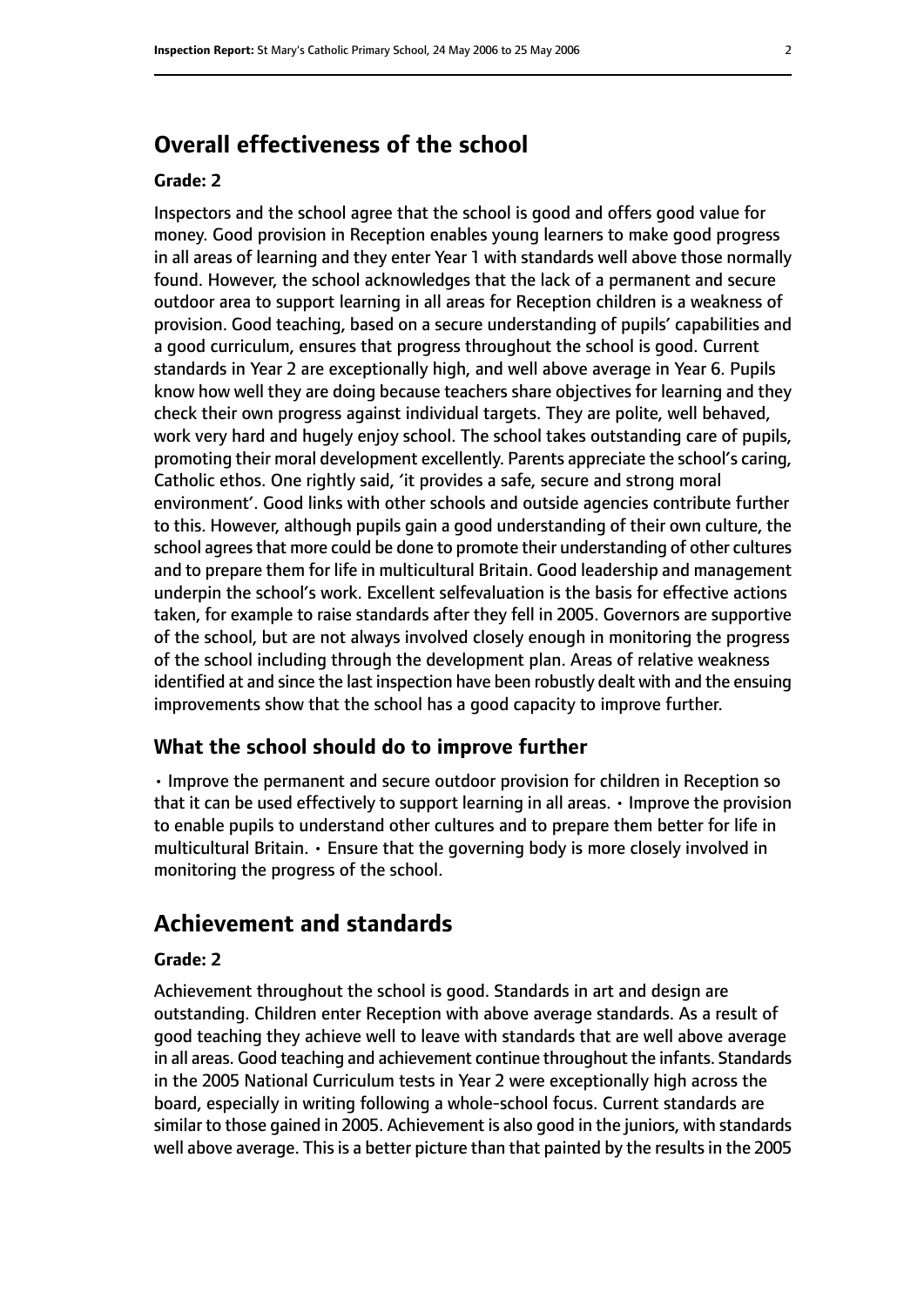National Curriculum tests for pupils in Year 6. External factors, including high numbers of pupils joining or leaving the school, affected the achievement of that year group. Pupils with learning difficulties and disabilities are supported very well in class, informed by good individual education plans, and make the same good progress as their peers. Good informal support for the few pupils who speak English as an additional language has enabled them to make good progress. Challenging targets are set for all pupils and reviewed annually. Those in danger of underachievement are identified and the use of good 'personal learning plans' helps them to catch up. As a result, targets are met and there is no significant underachievement in the school.

## **Personal development and well-being**

### **Grade: 2**

Pupils' personal development and well-being are good. They enjoy coming to school and feel safe in the secure knowledge that if they have any worry they can approach adults or their peers in the school. Their behaviour is always very good. They concentrate well and give their best. Pupils have well developed social skills and their moral development is outstanding. The school's strong emphasis on its religious ethos has a positive impact on pupils' spiritual development. Pupils have a good understanding of their own culture, but they know less about other cultures and beliefs. The school is continuing to maintain its high levels of attendance and has effective systems in place to monitor trends and deal with any concerns which arise. Pupils have a good awareness of health issues, such as diet and exercise. They are keen to take on responsibilities, for example by helping with classroom and whole-school routines or as members of the school council. They demonstrate their concern for others, both locally and further afield, through fundraising for charities. Their performance in the key skills of numeracy, literacy and information and communication technology (ICT) prepares them well for the next stage of their education. The recent introduction of a healthy tuck shop, a school council suggestion, is providing opportunities for pupils to learn elementary entrepreneurial skills.

# **Quality of provision**

# **Teaching and learning**

## **Grade: 2**

Pupils achieve well because teaching is good. In the Reception class, adults provide good role models for children and promote good progress through their interactions. Activities led by adults are well planned and effective. However, the range of activities provided for children to choose from does not always link explicitly to the overall objectives for learning. Throughout the school, teachers have high expectations of pupils that are reflected in their detailed planning. Pupils cheerfully rise to the challenge and work solidly on their tasks, even when they are not directly supervised. They have explicit targets for their learning and are closely involved in deciding when they have been met. Adults use questioning well to probe and extend pupils' developing understanding, to deal with misconceptions and to recap their prior knowledge.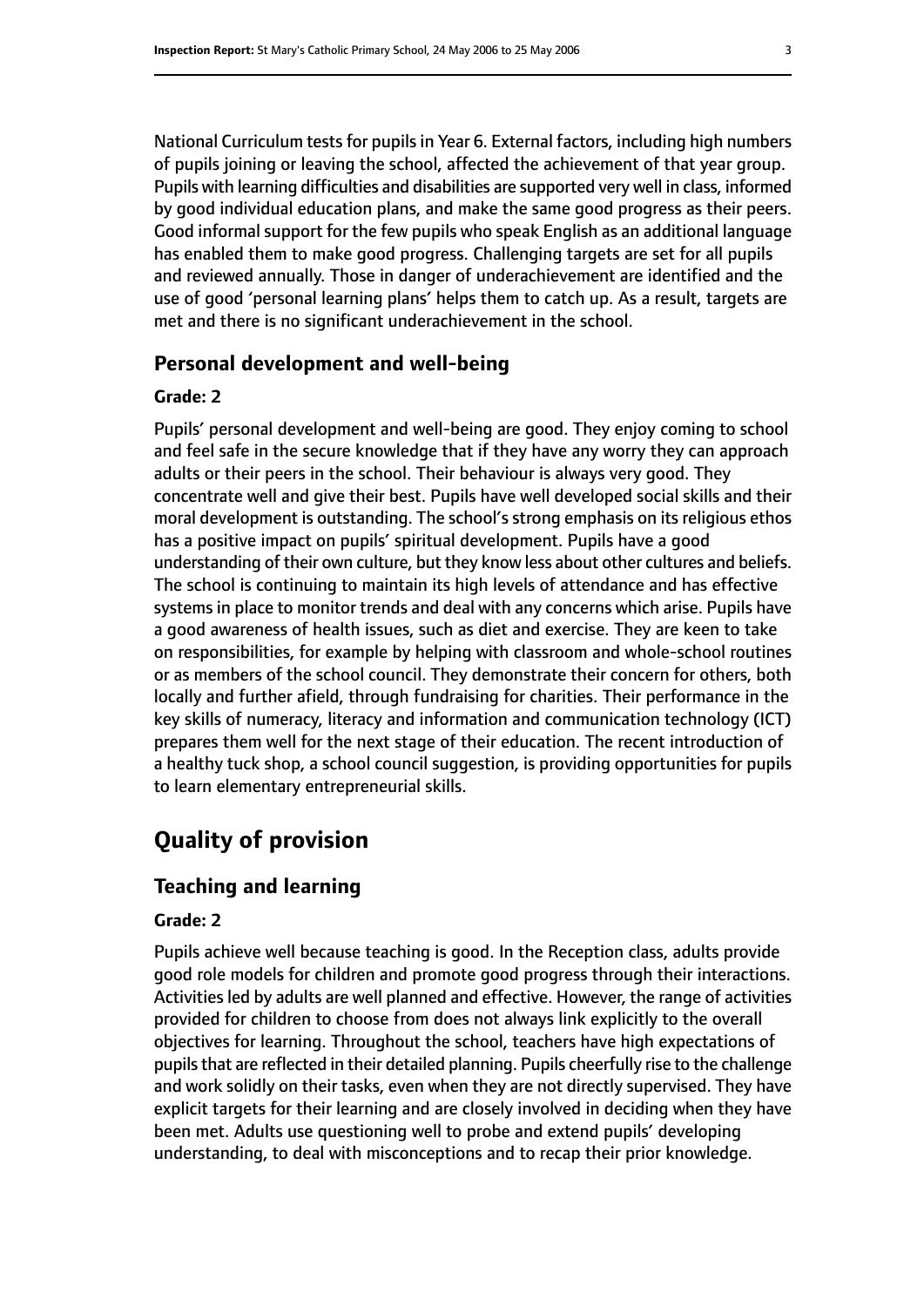However, opportunities are occasionally missed to develop pupils' understanding through more open-ended questioning that encourage a greater range of answers. As a result, some pupils could only respond superficially to questions about a story ending they had read in class. Good links are established between subjects. For example, pupils in Year 6 researched mountains and used their impressive knowledge as the basis for the writing of a formal report in English.

#### **Curriculum and other activities**

#### **Grade: 2**

The curriculum is good. However, the outdoor curriculum in Reception is underdeveloped. An interesting range of activities is offered during the school day, which adds to pupils' enjoyment at school. A large number of them enthusiastically participate in extra-curricular sessions after school hours. Where necessary, specialists are recruited to teach, for example chess, drama and French. Overall, these activities contribute well to pupils' personal and social skills and their physical well-being. Effective curricular planning ensures that the provision for literacy and numeracy is good, including for the most capable. The greater use of ICT across the curriculum reflects the effective contribution made by an external specialist. Art and design has a significant profile and its outstanding quality is reflected in the work displayed across the school. Pupils requiring additional support are very well catered for because their needs are carefully identified and work matching their needs is thoughtfully planned.

#### **Care, guidance and support**

#### **Grade: 1**

The care, guidance and support provided by the school are outstanding. Parents are delighted with what the school does for their children; a view that was aptly summed up by a parent who said, 'we feel privileged to have a child at this school'. The pupils feel safe and supremely well cared for at school because of the deep commitment of all staff. Their views are sought and valued: one pupil said, 'teachers listen to us if we have something to say'. Bullying is rare and when it happens it is dealt with firmly. The school has excellent procedures for identifying pupils who are at risk and need support; these pupils are effectively supported through a precise programme of activities, including expert external support. More capable pupils and those with specific talents are also helped to build on their strengths. Pupils' progress is systematically tracked to alert teachers when pupils are in danger of underachieving and to prompt them to take action when needed. Effective child protection arrangements are in place.

# **Leadership and management**

#### **Grade: 2**

The school is led and managed well. All staff share the clearly articulated vision of the headteacher and her deputy of a school in which every pupil is enabled to reach their potential within a supportive environment that stems from the school's Catholic ethos. Excellent self-evaluation has been a significant factor in the improvement, led by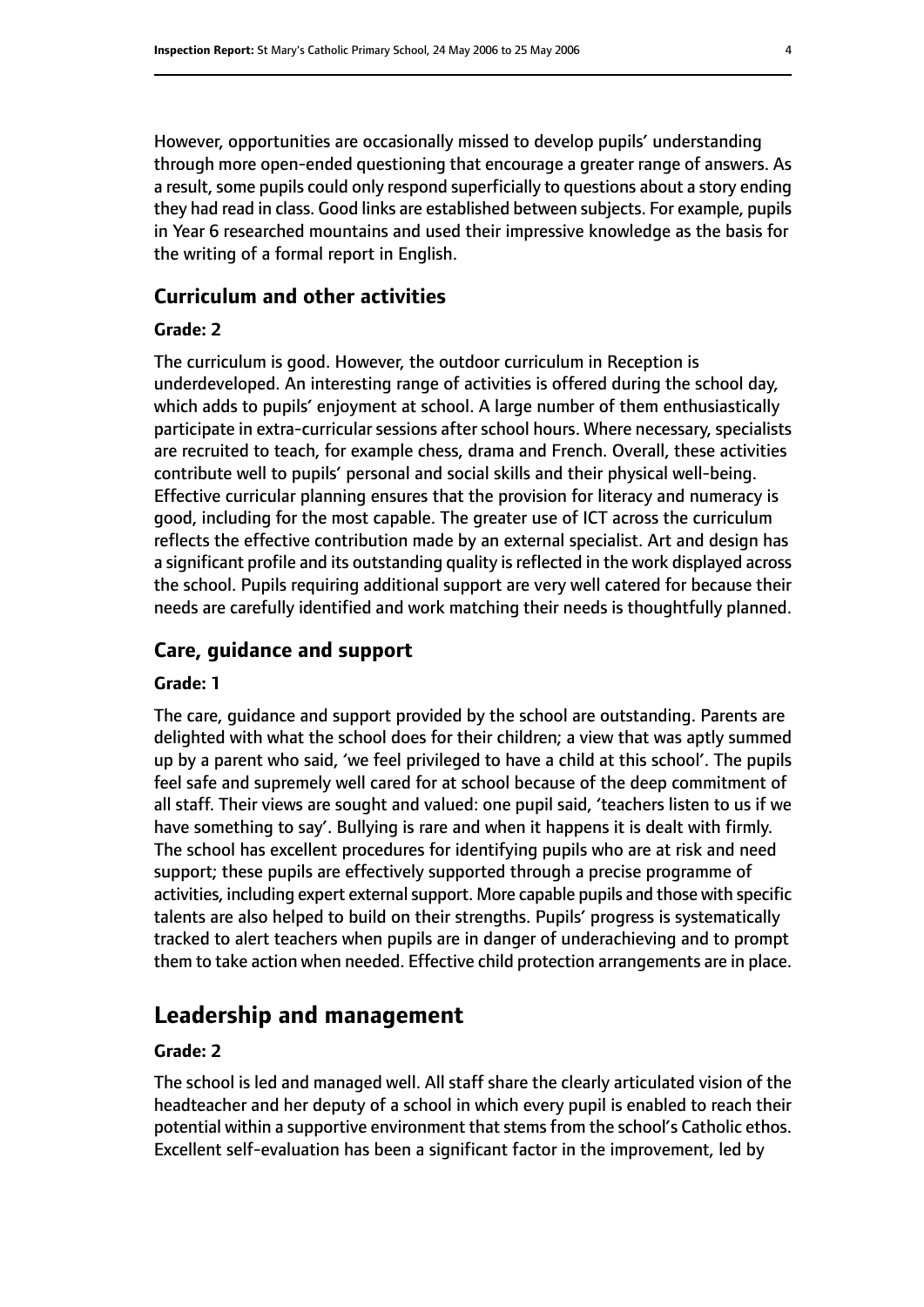senior staff, in standards this year. This shows that the school has a good capacity for further improvement. Teaching is closely monitored by the headteacher, deputy headteacher, senior managers and subject coordinators through a rigorous schedule of lesson observations, checks on planning and analyses of pupils' completed work. As a result, good practice has been disseminated and support offered where necessary. Senior managers know the school very well and areas for development are accurately identified and realised within the school's good development plan. Outcomes, however, have been affected by some long-term staff absence. Pupils are consulted via the school council and through focused interviews with senior staff. A questionnaire and suggestion box ensure that parents' views are sought. Some parents felt that the school does not actively consider such suggestions or even dismisses them, but a scrutiny of the school's responses over the last year shows this not to be the case. The governing body is supportive of the school and has worked tirelessly to obtain grant funding for school projects. However, it relies too heavily on information from the headteacher regarding, for example, the progress of the school development plan, rather than being closely involved in monitoring the school's progress itself.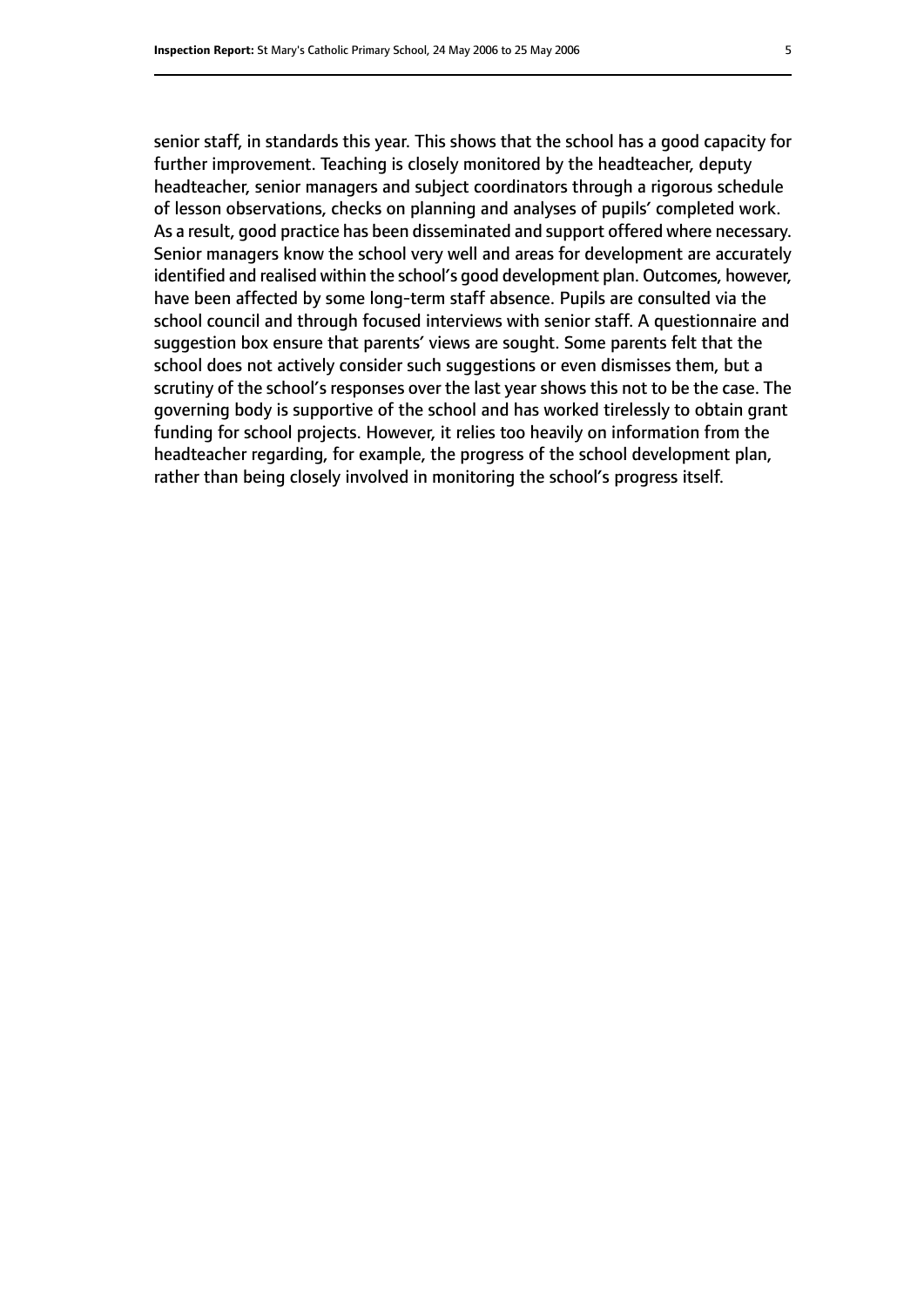**Any complaints about the inspection or the report should be made following the procedures set out inthe guidance 'Complaints about school inspection', whichis available from Ofsted's website: www.ofsted.gov.uk.**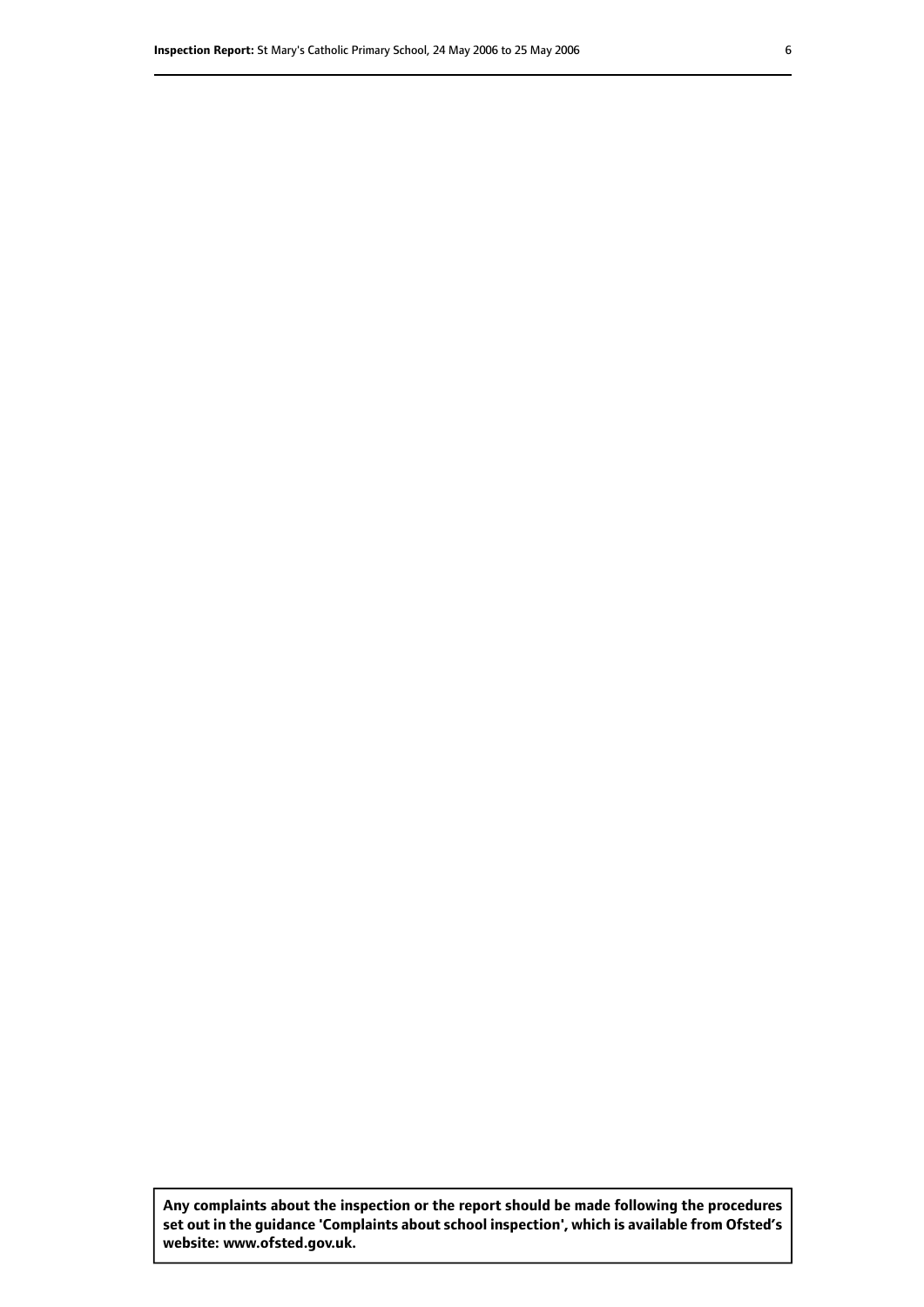# **Inspection judgements**

| Key to judgements: grade 1 is outstanding, grade 2 good, grade 3 | School         | $16-19$ |
|------------------------------------------------------------------|----------------|---------|
| satisfactory, and grade 4 inadequate                             | <b>Overall</b> |         |

#### **Overall effectiveness**

| How effective, efficient and inclusive is the provision of education,<br>integrated care and any extended services in meeting the needs of<br>learners? |     | NА        |
|---------------------------------------------------------------------------------------------------------------------------------------------------------|-----|-----------|
| How well does the school work in partnership with others to promote<br>learners' well-being?                                                            |     | NА        |
| The quality and standards in foundation stage                                                                                                           |     | <b>NA</b> |
| The effectiveness of the school's self-evaluation                                                                                                       |     | ΝA        |
| The capacity to make any necessary improvements                                                                                                         | Yes | NА        |
| Effective steps have been taken to promote improvement since the last<br>inspection                                                                     | Yes | ΝA        |

#### **Achievement and standards**

| How well do learners achieve?                                                                               | ΝA        |
|-------------------------------------------------------------------------------------------------------------|-----------|
| The standards <sup>1</sup> reached by learners                                                              | NА        |
| How well learners make progress, taking account of any significant variations<br>between groups of learners | <b>NA</b> |
| How well learners with learning difficulties and disabilities make progress                                 | <b>NA</b> |

#### **Personal development and well-being**

| How good is the overall personal development and well-being of the<br>learners?                                  | ΝA        |
|------------------------------------------------------------------------------------------------------------------|-----------|
| The extent of learners' spiritual, moral, social and cultural development                                        | <b>NA</b> |
| The behaviour of learners                                                                                        | <b>NA</b> |
| The attendance of learners                                                                                       | <b>NA</b> |
| How well learners enjoy their education                                                                          | <b>NA</b> |
| The extent to which learners adopt safe practices                                                                | <b>NA</b> |
| The extent to which learners adopt healthy lifestyles                                                            | <b>NA</b> |
| The extent to which learners make a positive contribution to the community                                       | <b>NA</b> |
| How well learners develop workplace and other skills that will contribute to<br>their future economic well-being | <b>NA</b> |

### **The quality of provision**

| How effective are teaching and learning in meeting the full range of<br>the learners' needs?          | ΝA |
|-------------------------------------------------------------------------------------------------------|----|
| How well do the curriculum and other activities meet the range of<br>needs and interests of learners? | ΝA |
| How well are learners cared for, guided and supported?                                                | NА |

 $^1$  Grade 1 - Exceptionally and consistently high; Grade 2 - Generally above average with none significantly below average; Grade 3 - Broadly average; Grade 4 - Exceptionally low.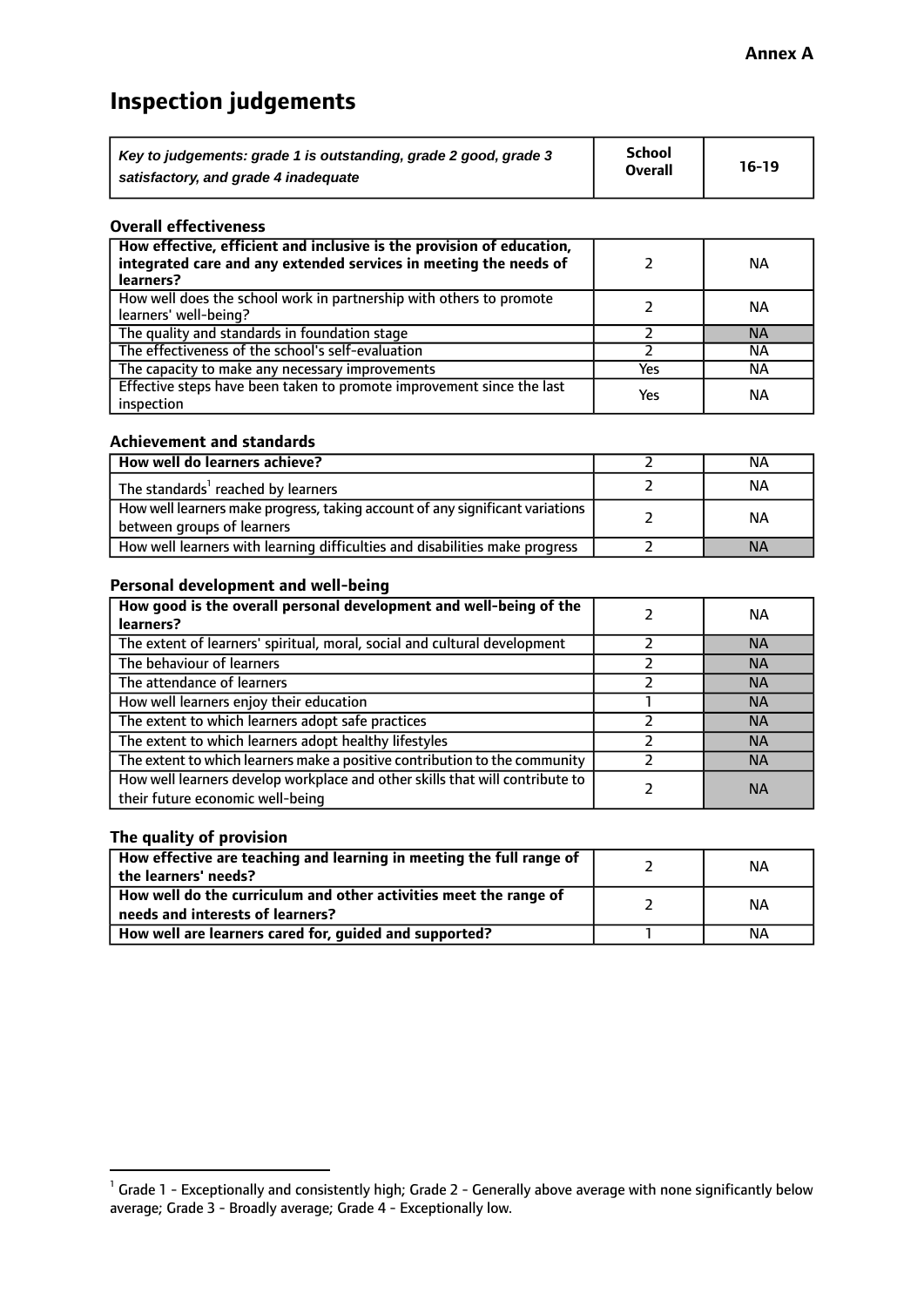# **Leadership and management**

| How effective are leadership and management in raising achievement<br>and supporting all learners?                                              |     | NA.       |
|-------------------------------------------------------------------------------------------------------------------------------------------------|-----|-----------|
| How effectively leaders and managers at all levels set clear direction leading<br>to improvement and promote high quality of care and education |     | <b>NA</b> |
| How effectively performance is monitored, evaluated and improved to meet<br>challenging targets, through quality assurance and self-review      |     | <b>NA</b> |
| How well equality of opportunity is promoted and discrimination tackled so<br>that all learners achieve as well as they can                     |     | <b>NA</b> |
| How effectively and efficiently resources are deployed to achieve value for<br>money                                                            |     | <b>NA</b> |
| The extent to which governors and other supervisory boards discharge their<br>responsibilities                                                  |     | <b>NA</b> |
| The adequacy and suitability of staff to ensure that learners are protected                                                                     | Yes | <b>NA</b> |

| The extent to which schools enable learners to be healthy                                     |            |
|-----------------------------------------------------------------------------------------------|------------|
| Learners are encouraged and enabled to eat and drink healthily                                | Yes        |
| Learners are encouraged and enabled to take regular exercise                                  | Yes        |
| Learners are discouraged from smoking and substance abuse                                     | <b>Yes</b> |
| Learners are educated about sexual health                                                     | <b>Yes</b> |
| The extent to which providers ensure that learners stay safe                                  |            |
| Procedures for safequarding learners meet current government requirements                     | Yes        |
| Risk assessment procedures and related staff training are in place                            | Yes        |
| Action is taken to reduce anti-social behaviour, such as bullying and racism                  | Yes        |
| Learners are taught about key risks and how to deal with them                                 | <b>Yes</b> |
| The extent to which learners make a positive contribution                                     |            |
| Learners are helped to develop stable, positive relationships                                 | Yes        |
| Learners, individually and collectively, participate in making decisions that affect them     | Yes        |
| Learners are encouraged to initiate, participate in and manage activities in school and the   | <b>Yes</b> |
| wider community                                                                               |            |
| The extent to which schools enable learners to achieve economic well-being                    |            |
| There is provision to promote learners' basic skills                                          | Yes        |
| Learners have opportunities to develop enterprise skills and work in teams                    | <b>Yes</b> |
| Careers education and guidance is provided to all learners in key stage 3 and 4 and the sixth | <b>NA</b>  |
| form                                                                                          |            |
| Education for all learners aged 14-19 provides an understanding of employment and the         | NА         |
| economy                                                                                       |            |